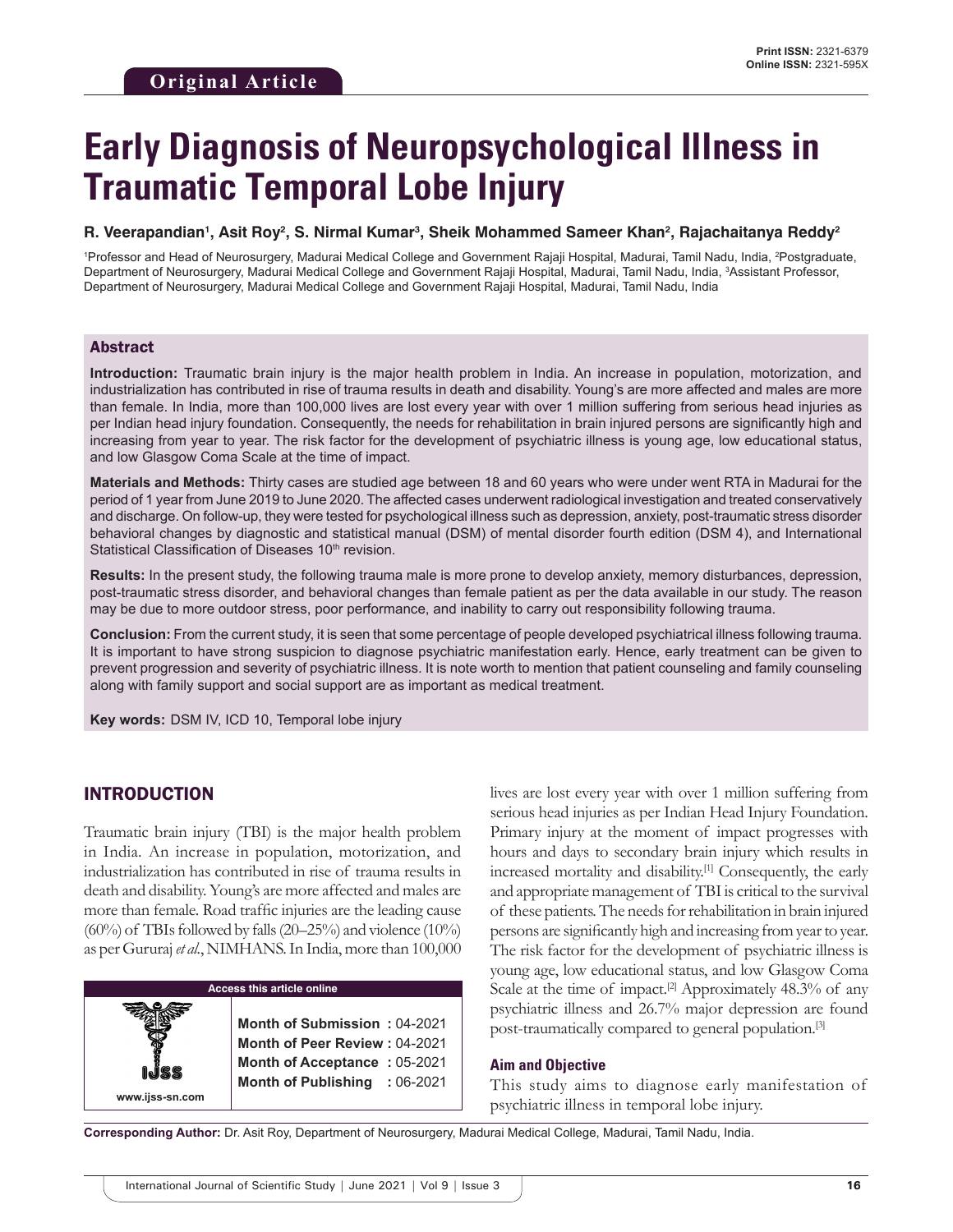# **Inclusion Criteria**

The following criteria were included in the study:

- Age between 18 years and 60 years
- Non-operative follow-up cases
- Only temporal lobe injury.

# **Exclusion Criteria**

The following criteria were excluded from the study:

- Previous psychiatric illness
- Chronic alcoholics
- History of ganja, cannabis, and drug abuse.
- History previous head injury.

# MATERIALS AND METHODS

- No. of patients 30
- Including both male and female
- Radiological and biochemical investigation were done
- Psychological criteria used are DSM 4 and International Statistical Classification of Diseases 10<sup>th</sup> revision (ICD10) for diagnosis of depression, anxiety, and post-traumatic stress disorder behavioral.

# RESULTS

The present study variable analyses are as follows:



**Graph 1: Distribution cases**



**Graph 2: Distribution of educational status**

# **DISCUSSION**

TBI is most common in our country hence increasing incidence of psychiatric illness following trauma. Males are usually higher than female. TBI is also common in elderly people. Here, we have included patients who sustained head injury with computed tomography (CT) brain demonstrating contusion in temporal lobe only [Figure 1]. CT finding of some patient demonstrated below.

Diagnostic and statistical manual (DSM-IV) is the diagnostic statistical manual of mental disorder which conceptualized as a clinically significant behavioral or psychological syndrome or pattern that occurs in an



**Graph 3: Distribution of memory disturbances**



**Graph 4: Distribution of anxiety**



**Graph 5: Distribution of post-traumatic stress disorder**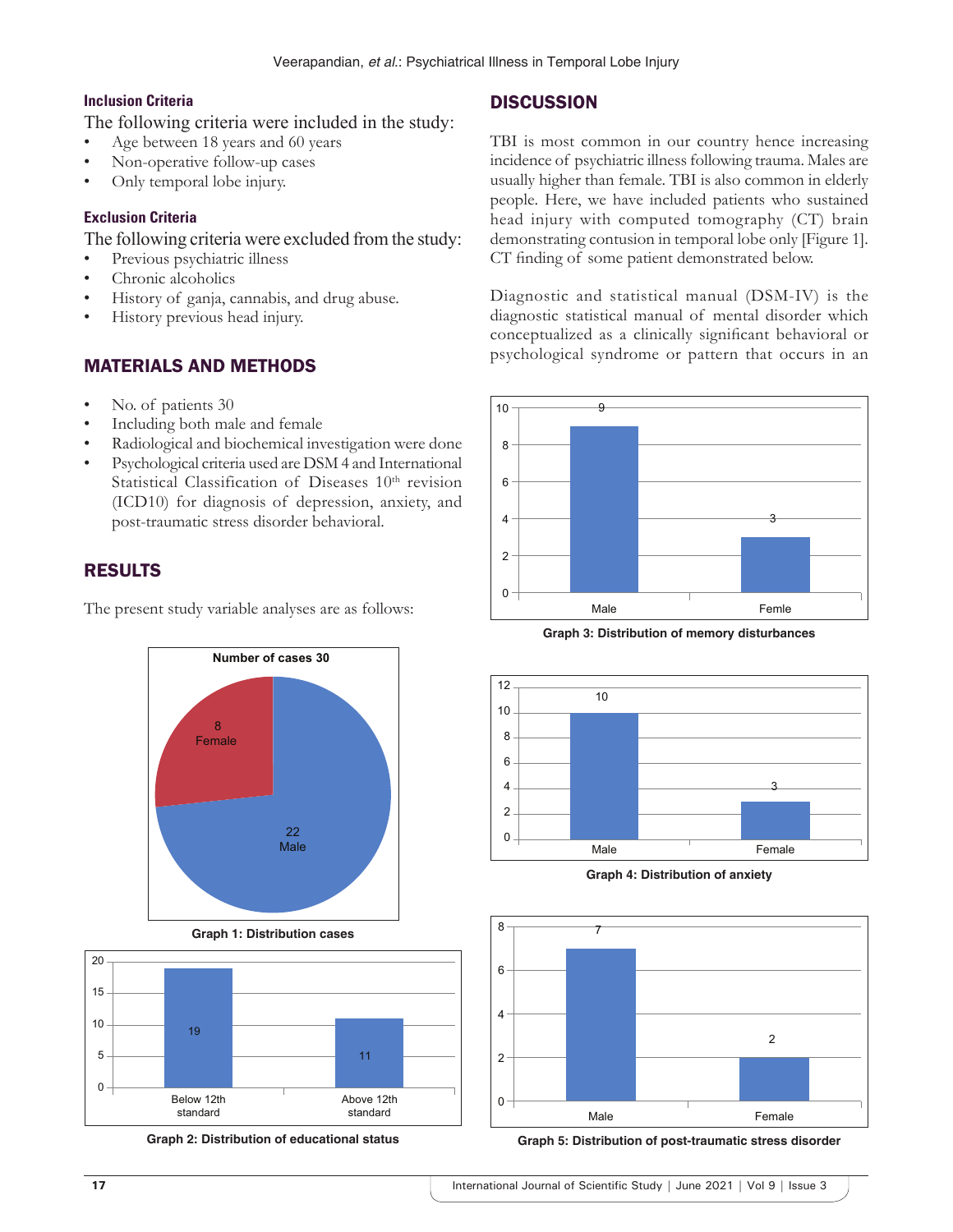

**Graph 7: Distribution of psychosis**



**Graph 6: Distribution of depression**



**Graph 8: Distribution of behavioral change**

individual and that is associated with present distress. ICD10 is international statistical classification of disease and related health problems which is used for classifying mental and behavioral disorder. The DSM-IV and the ICD-10 contain the current classification of anxiety disorders. They use a categorical approach that defines mental disorders based on specific features. The DSM-IV utilizes a five axes classification enabling the complexity of the mental illness to be captured. The ICD-10 has seven categories defined under the heading neurotic, stressrelated, and somatoform disorders (APA 2000; WHO 1992).[4] DSM-IV defines post-traumatic stress disorder (PTSD) as physiological reactivity on exposure to internal or external cues that symbolize or resemble an aspect of the traumatic event.[5] It also provides framework for classifying

| <b>Table 1: Results of these study</b> |               |                |           |
|----------------------------------------|---------------|----------------|-----------|
| <b>Disorder</b>                        | <b>Number</b> | Proportion (%) | Total (%) |
| Memory                                 | Male $-9$     | 30             | 40%       |
| disturbance                            | $Female - 3$  | 10             |           |
| Anxiety                                | Male $-10$    | 33.33          | 43.33     |
|                                        | $Female - 3$  | 10             |           |
| Depression                             | Male $-8$     | 26.66          | 30        |
|                                        | $Female - 1$  | 3.33           |           |
| Post-traumatic                         | Male $-7$     | 23.33          | 30        |
| stress disorder                        | Female $-2$   | 6.66           |           |
| Psychosis                              | Male $-1$     | 3.33           | 3.33      |
|                                        | $Female - 0$  | 0              |           |
| Behavior change                        | Male – $6$    | 20             | 30        |
|                                        | Female $-3$   | 10             |           |

## **Table 2: Comparison of the present study with other study**

| <b>Study</b>                      | Present study (%) | Schwarzbold et al. (%) |
|-----------------------------------|-------------------|------------------------|
| Memory                            | 40                |                        |
| Anxiety                           | 43.33             | 41.2                   |
| Depression                        | 30                | 33                     |
| Post-traumatic stress<br>disorder | 30                | 24                     |
| Psychosis                         | 3.33              | 9.8                    |
| Behavioral changes                | 30                | 34.5                   |

disorders and defining diagnostic criteria for the diagnosis of psychological illness.[6]

Axis I: Clinical disorders and other clinical conditions that may be the focus of clinical attention.

Axis II: Personality disorders and mental retardation.

Axis III: General medical conditions.

Axis IV: Psychosocial and environmental problems. Axis V: Global assessment of functioning.

Based on these criteria, Jorge *et al*. in their 6 months study in 2004 found that 33% have major depression, $[7]$  27% by Seel *et al*. in 2003.[8] Frequently depression and anxiety may coexist. Jorge found 41.2% of anxiety in depression patient. The patients who had memories of traumatic events within 24 h are a strong predictor of the occurrence of post-traumatic stress disorder. Glaesser *et al*. found PTSD in 27% of patients.<sup>[9]</sup> Some studies also found that PTSD has a short course of existence so incidence may be variable. Bombardier *et al* found that it was 14%.[10] Behavioral changes after TBI occur that include apathy, emotional liability, and aggression. Some study define all these symptoms based on DSM IV-TR. Valero *et al*. found 34.5% of patients with apathy.[11] Andersson *et al* found 46.4% of apathy in patient with TBI.<sup>[12]</sup> Whereas 16.4% of aggressive behavior found by Valero *et al.*,<sup>[11]</sup> 25% by Baguley *et al.*,<sup>[13]</sup> and emotional liability 32.7% by Valero *et al.*<sup>[11]</sup> The study of cerebral lesions resulting in clearly definable psychiatric disorders may provide an understanding of the underlying pathophysiological bases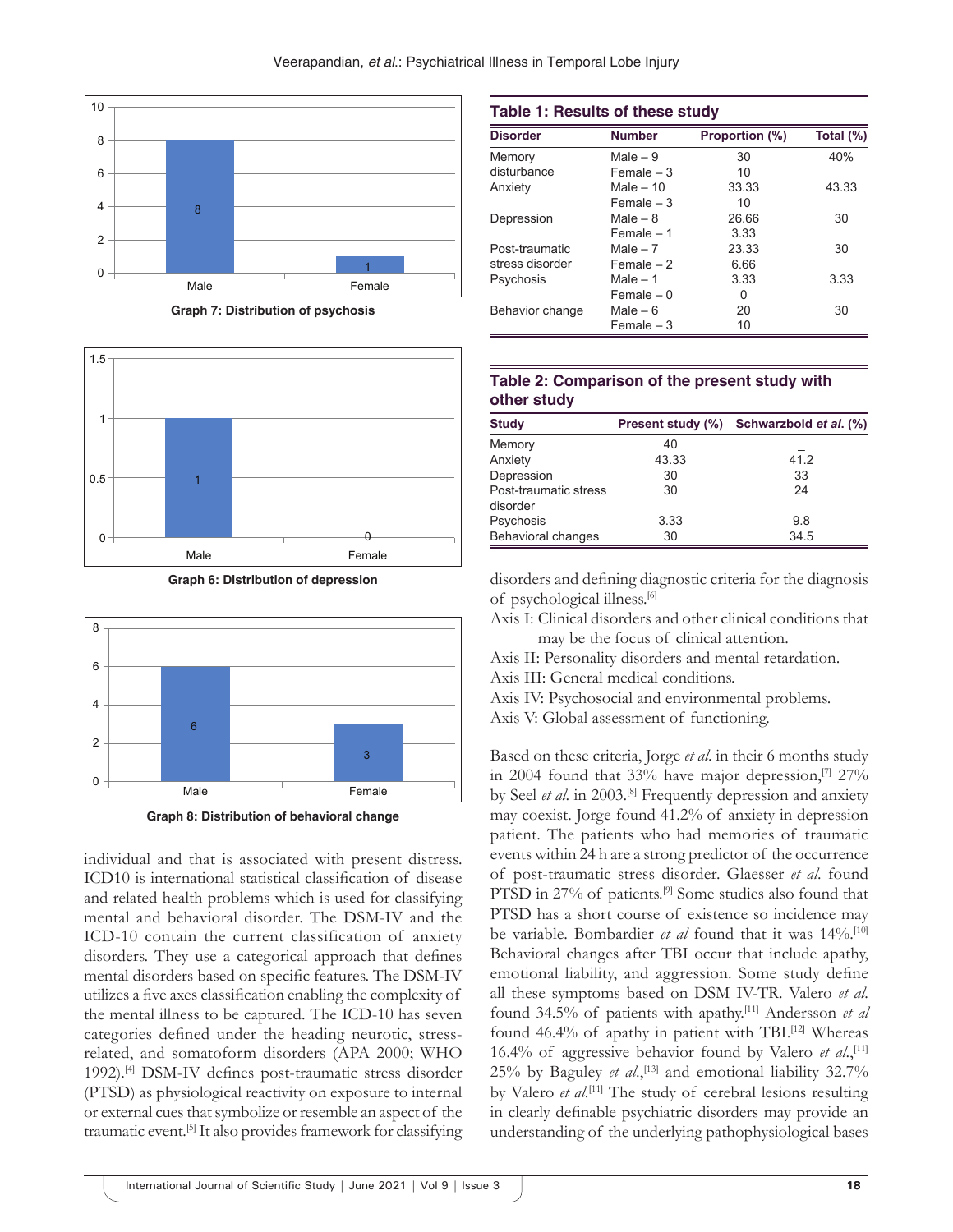

**Figure 1: (a-d) Computed tomography brain demonstrating temporal lobe hemorrhagic contusion**

of these disorders.[14] There is an association between lesion type, location, and psychiatric symptoms.[15]

In our study, the results reveal following trauma were that males are more prone to develop psychiatric illness than female [Graph 1]. The illness studied like, memory disturbances [Graph 3], anxiety [Graph 4], depression [Graph 6], posttraumatic stress disorder [Graph 5], and behavioral changes [Graph 8] and psychosis [Graph 7] were found to be more in male than female patient as per the data [Table 1] available in our study. The reason may be due to more outdoor stress, poor performance, and inability to carry out responsibility following trauma.

Our study finding is nearly similar to a study done by Schwarzbold *et al*. [Table 2].

Temporal lobe is responsible for auditory, language function and the hippocampus formation is for learning and memory function. Any damage to the temporal lobe mainly anterior and medial portion of temporal lobe may cause anxiety, fear, loss of memory, depression, PTSD, and psychosis. In our study, it is seen that those patients develop memory disturbances following mainly immediate and recent memory develop anxiety which precedes the development of depression, PTSD, and psychosis. Anxiety and memory loss may be the core reason for the development of depression and other psychiatric illness. In our study the development of anxiety, depression, post traumatic stress disorder were developed following trauma seen mostly in patients who are young, low socioeconomic status with low level education (Graph 2), and also who have uncomfortable relationship with family members. New-onset behavioral changes following trauma are revealed from the history of family members. Poor performance in work, memory impairment, and behavioral changes lead to obsession, anxiety, and deviation from work which leads to impairment of social relation which is followed by social isolation.

### **CONCLUSION**

From our study, it is seen that some percentage of people developed psychiatrical illness following trauma. It is important to have strong suspicion to diagnose psychiatric manifestation early. Trauma is an economic burden, moreover, if psychiatrical illnesses develop, it will become more burden to family and society and to economy of the country also. Hence, early diagnosis and treatment is paramount important to prevent progression and severity of psychiatric illness. It is note worth to mention that patient counseling and family counseling along with family support and social support are as important as medical treatment.

## ACKNOWLEDGMENT

Since we come across many cases of road traffic accident in our institute, we did a prospective study in neuropsychological illness in traumatic temporal lobe injury. We wish to share our experience of 30 such cases through your esteemed journal publication.

## REFERENCES

- 1. Barcena-Orbe A, Rodrigueze-Arias CA, Rivero-Martin B, Cañizal-García JM, Mestre-Moreiro C, CalvoPérez JC, *et al*. Overview of head injury. Neur Aust 2006;17:495-518.
- 2. Schwarzbold M, Diaz A, Martins ET, Rufino A, Amante LN, Thais ME, *et al*. Psychiatric disorder and traumatic brain injury. Neuropsychiatr Dis Treat 2008;4:797-816.
- 3. Koponen S, Timinen T, Portin R, Himanen L, Isoniemi H, Heinonen H, *et al*. Axis I and II psychiatric disorders after traumatic brain injury: A 30 year follow-up study. Am J Psychiatry 2002;159:1315-21.
- 4. Church HA, Lucey JV. Core Psychiatry. 3<sup>rd</sup> ed. Netherlands: Elsevier; 2012.
- 5. Pitman K. Encyclopedia of Neuroscience. Netherlands: Elsevier; 2009.
- 6. Thornton D, Argoff CE. Pain Management Secrets.  $3<sup>rd</sup>$  ed. Netherlands: Elsevier; 2009.
- 7. Jorge RE, Sterkstein SE. Pathophysiologic aspects of major depression following traumatic brain injury. J Head Trauma Rehabil 2005;20:475-87.
- 8. Seel RT, Kreutzer JS, Rosenthal M, Hammond FM, Corrigan JD, Black K. Depression after traumatic brain injury: A national institute of disability and rehabilitation research model system, a multicenter investigation. Arch Phys Med Rehabil 2003;87:177-84.
- 9. Glaesser J, Neuner F, Leutghetmann R, Esselman PC, Pelzer E, Keough M,